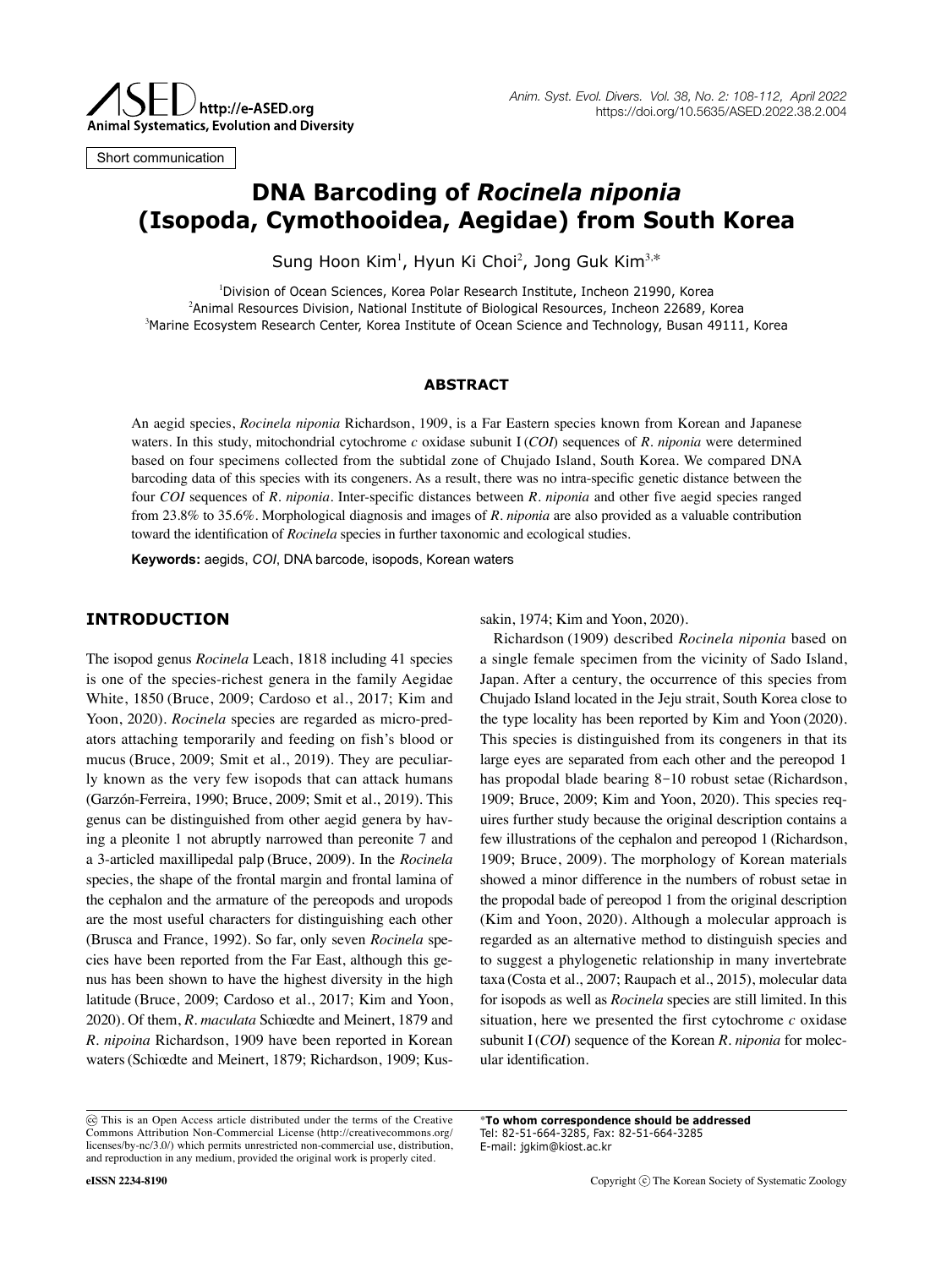Sediment samples were collected from the subtidal zone of Chujado Island (33°59'07"N, 126°19'12"E) by SCUBA diving and using a Smith-McIntyre grab. Collected isopod specimens were immediately fixed in 95% ethyl alcohol. To identify materials, morphological observation was carried out under a dissecting microscope (SMZ 1500; Nikon, Japan). If required, materials were dissected and observed under a compound mi croscope (BX50; Olympus, Japan). Photographs were taken with the help of a CCD camera (iCM 3.0; Bernardy, Canada) using an iSolution Lite software (IMT i-solution; Bernardy). Genomic DNA was extracted using a DNeasy Blood and Tis sue Kit(Qiagen, Hilden, Germany) according to the manufac turer's protocol. LCO 1490 and HCO 2198 primers were used to obtain *COI* sequences of *R. niponia* (Folmer et al., 1994). These *COI* sequences were deposited in GenBank under accession numbers OM179771 -OM19774. The alignment with five aegid species [*Aega psora* (Linnaeus, 1758), *Alitropus ty pus* Milne Edwards, H., 1840, *R. angustata* Richardson, 1904, *R. tridens* Hatch, 1947, and *Syscenus infelix* Harger, 1880] was conducted using Geneious Prime v2021.2.2 (Biomatters, Auckland, New Zealand). Genetic distances measured by the Kimura-2-parameter model and Maximum likelihood tree were calculated by using MEGA v.6.06 (Tamura et al., 2013; Kumar et al., 2018). Three non-*Rocinela* species, *Ae. psora*, *Al. typus*, and *S. infelix*, were included as an outgroup. The voucher specimen (NIBRIV0000876683) of *R. niponia* was deposited at the National Institute of Biological Resources (NIBR), Incheon, South Korea.

## **RESULTS AND DISCUSSION**

Four partial *COI* sequences (each 658 bp) from each individual of *R. niponia* were newly obtained from Korean materials. Genetic analysis between this species and five other aegids, *Ae. psora*, *Al. typus*, *R. angustata*, *R. tridens*, and *S. infelix*, available from GenBank was performed (Costa et al., 2007; Radulovici et al., 2009; Hata et al., 2017). The alignment length of these six species including eleven partial *COI* se quences was 583 bp in the genetic comparison. There were no intra-specific variations among Korean materials (Table 1). Comparing intra-specific variations with the previous studies on other Korean isopods(Song, 2020; Kim et al., 2021), this result shows a lower value. The inter-specific genetic distance among *R. niponia* and five aegid species ranged from 23.8% to 35.6% (Table 1). The genetic distance between three *Ro cinela* species and two aegids ranged from 33.0% to 36.2%, while the distance among *Rocinela* species ranged from 22.5% to 28.5%. Moreover, Korean materials of *R. niponia* were much more closely clustered with two *Rocinela* species than other genera in our tree (Fig. 1). Taken all together, the

| Table 1. Genetic distances (measured by K2P method) based on 658 bp-size COI sequences between Rocinela niponia Richardson, 1909 and four aegid species |               |       |       |       |       |       |       |       |       |       |       |                          |
|---------------------------------------------------------------------------------------------------------------------------------------------------------|---------------|-------|-------|-------|-------|-------|-------|-------|-------|-------|-------|--------------------------|
| Species                                                                                                                                                 | Accession No. |       |       |       |       |       | ١c    |       | ∞     | σ     |       | Data source              |
| Rocinela niponia                                                                                                                                        | OM179771      |       |       |       |       |       |       |       |       |       |       | Present study            |
| Rocinela niponia                                                                                                                                        | OM179772      | 0.000 |       |       |       |       |       |       |       |       |       | Present study            |
| Rocinela niponia                                                                                                                                        | OM179773      | 0.000 | 0.000 |       |       |       |       |       |       |       |       | Present study            |
| Rocinela niponia                                                                                                                                        | DM179774      | 0.000 | 0.000 | 0.000 |       |       |       |       |       |       |       | Present study            |
| Rocinela angustata                                                                                                                                      | EF432739      | 0.239 | 0.239 | 0.239 | 0.239 |       |       |       |       |       |       | Costa et al. (2007)      |
| Rocinela angustata                                                                                                                                      | MH242961      | 0.285 | 0.285 | 0.285 | 0.285 | 0.225 |       |       |       |       |       | Unpublished              |
| Rocinela angustata                                                                                                                                      | MH242962      | 0.285 | 0.285 | 0.285 | 0.285 | 0.225 | 0.000 |       |       |       |       | Jnpublished              |
| Rocinela tridens                                                                                                                                        | MH242963      | 0.243 | 0.243 | 0.243 | 0.243 | 0.210 | 0.258 | 0.258 |       |       |       | <b>Jnpublished</b>       |
| Alitropas typus                                                                                                                                         | KT445864      | 0.350 | 0.350 | 0.350 | 0.350 | 0.334 | 0.351 | 0.351 | 0.352 |       |       | Hata (2017)              |
| Syscenus infelix                                                                                                                                        | FJ581911      | 0.344 | 0.344 | 0.344 | 0.344 | 0.349 | 0.349 | 0.349 | 0.383 | 0.330 |       | Radulovici et al. (2009) |
| Aega psora                                                                                                                                              | FJ581463      | 0.356 | 0.356 | 0.356 | 0.356 | 0.323 | 0.351 | 0.351 | 0.338 | 0.362 | 0.332 | Radulovici et al. (2009) |
|                                                                                                                                                         |               |       |       |       |       |       |       |       |       |       |       |                          |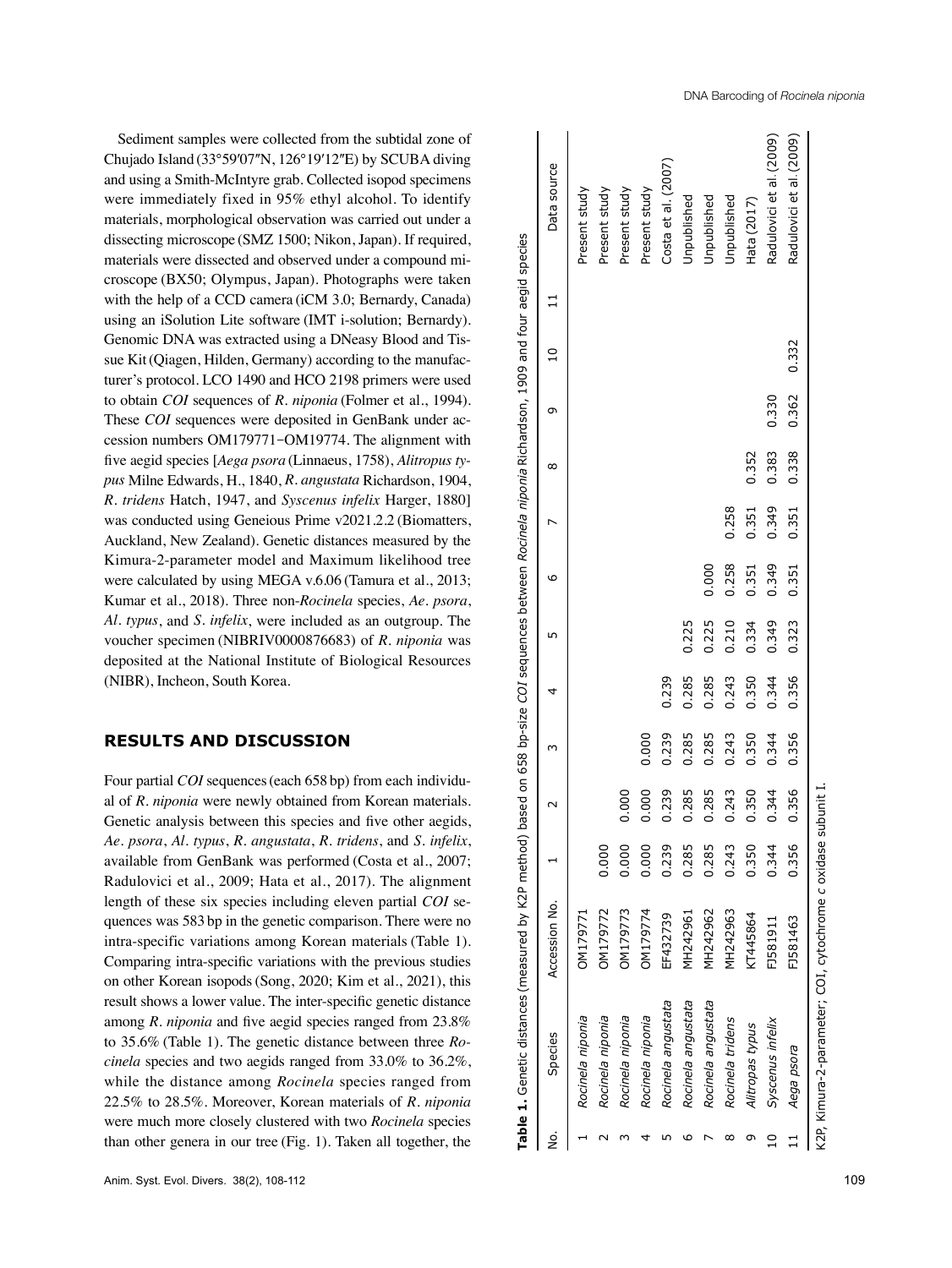

**Fig. 1.** A maximum likelihood tree of aegid species based on mitochondrial cytochrome *c* oxidase subunit I (*COI*) sequences. Korean materials of *Rocinela niponia* Richardson, 1909 are presented in bold font. Bootstrap values above 50% of 500 bootstrap replicates are given at each nod.

molecular analysis based on *COI* sequences distinguished each species and genera from others. These results also well corresponded with morphological taxonomy results (Bruce, 2009). This study would be helpful for distinguishing *R. niponia* from other aegid species. However, additional DNA information of more *Rocinela* species is needed for further studies. Additionally, the intra-specific genetic distance of *R. angustata* ranged from 0% to 22.5% based on three *CO1* sequences in this study. This high genetic variation probably means that specimens of *R. angustata* between Vancouver Island of Canada (accession No. EF432739) and San Juan Island of USA(accession Nos. MH242961, MH242962) could be noncongenetic, considering the intra-specific genetic distance of other isopods did not exceed 11% (Taiti et al., 2003; Song, 2020; Kim et al., 2021). So, further morphological and genetic studies on this species between these two different regions seem to be required.

Order Isopoda Latreille, 1817 Superfamily Cymothooidea Leach, 1814 Family Aegidae White, 1850 Genus *Rocinela* Leach, 1818

### *Rocinela niponia* **Richardson, 1909 (Fig. 2)**

*Rocinela niponia* Richardson, 1909: 83, figs. 9, 10; Kim and Yoon, 2020: 373, figs. 1-3.

**Diagnosis.** Body oval, flattened dorsoventrally; dorsal surface smooth. Cephalon triangular, ambiguously tri-sinuated posteriorly; rostrum rounded distally; eyes separated each other.



**Fig. 2.** Photographs of *Rocinela niponia* Richardson, 1909 from Chujado Island of South Korea. A, Habitus, dorsal view; B, Cephalon, dorsal view; C, Pereopod 1 excluding the basis, lateral view. Scale bars: A-C=1 mm.

Pereon widest in pereonites 4-6; coxal plates of pereonites 2-4 rounded posteriorly, whereas coxal plates of pereonites 5-7 acute. Pleonites not abruptly narrow; pleonite 1 invisible dorsally; pleonite 5 surrounded by pleonite 4. Pleotelson shield-shaped, tapering posteriorly, with 1 pair of dorsal de-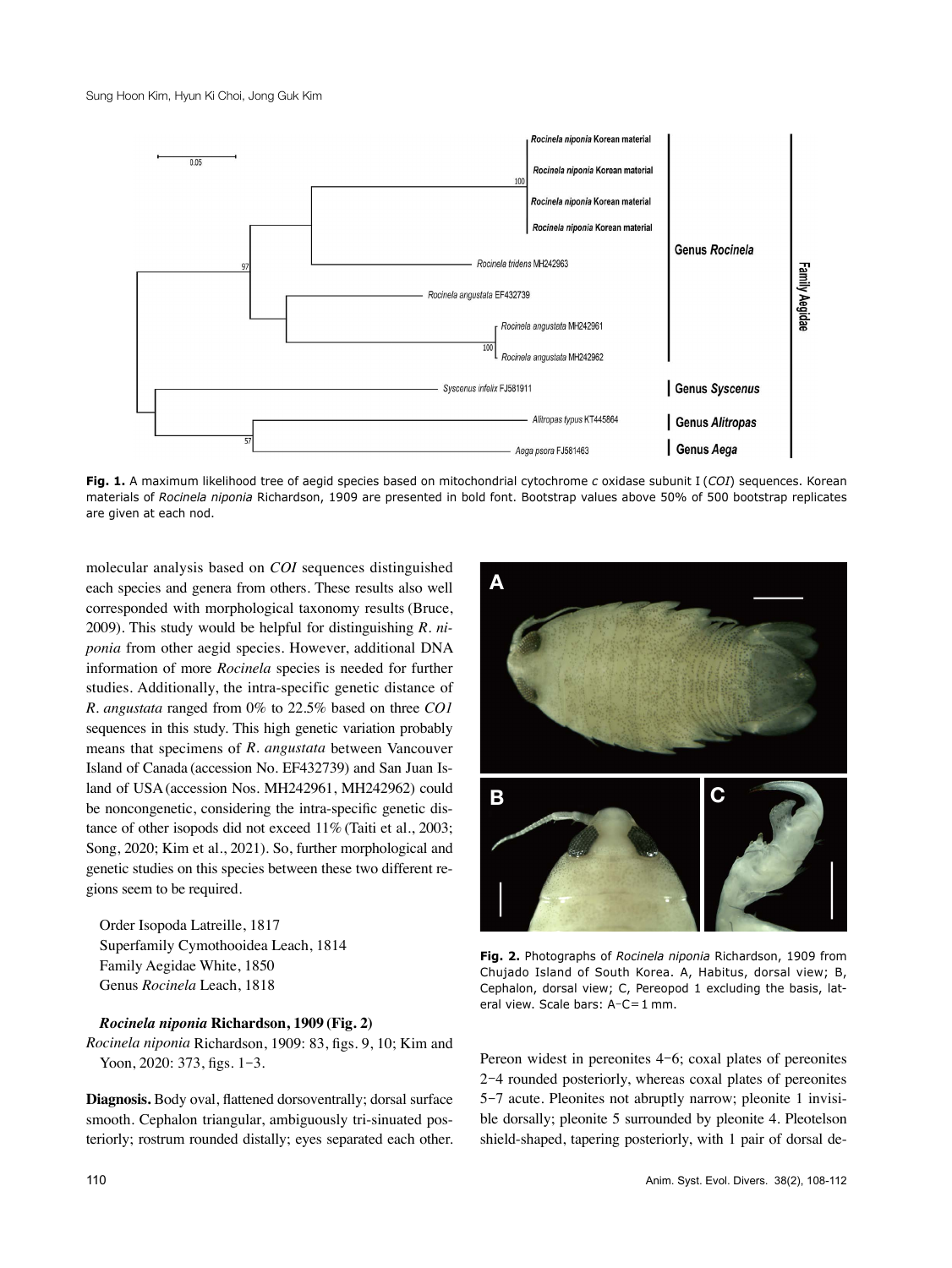pressions proximally; distal end rounded. Antenna reaching posterior margin of pereonite 2. Pereopods 1-3, ischium with 1 robust seta superodistally; merus with 4-5 robust setae interiorly; carpus with 1 robust seta inferiorly; propodus with blade on palm; propodal blade 0.7 times as long as wide, with 8-10 blunt robust setae distally. Uropod not over distal end of pleotelson.

**Distribution.** South Korea and Japan.

## **ORCID**

Sung Hoon Kim: https://orcid.org/0000-0001-7271-7308 Hyun Ki Choi: https://orcid.org/0000-0001-5877-6256 Jung Guk Kim: https://orcid.org/0000-0001-5299-9838

## **CONFLICTS OF INTEREST**

No potential conflicts of interest relevant to this article are reported.

## **ACKNOWLEDGMENTS**

This study was supported by a grant (NIBR202203106) from the National Institute of Biological Resources (NIBR) funded by the Ministry of Environment (MOE) of the Republic of Korea.

## **REFERENCES**

- Bruce NL, 2009. The marine fauna of New Zealand: Isopoda, Aegidae (Crustacea). NIWA Biodiversity Memoir, 122:1- 252.
- Brusca RC, France SC, 1992. The genus *Rocinela* (Crustacea: Isopoda: Aegidae) in the tropical eastern Pacific. Zoological Journal of the Linnean Society, 106:231-275. https://doi. org/10.1111/j.1096-3642.1992.tb01248.x
- Cardoso L, Martins ML, Golzio JESA, Bomfim CNC, De Oliveira RLM, Santos LBG, Lacerda ACF, 2017. *Rocinela signata* (Isopoda: Aegidae) parasitizing the gills of the spotted goatfish *Pseudupeneus maculatus*(Actinopterygii: Mullidae) in Northeastern Brazil. Anais da Academia Brasileira de Ciências, 89:2075-2080. https://doi.org/10.1590/0001- 3765201720150677
- Costa FO, deWaard JR, Boutillier J, Ratnasingham S, Dooh RT, Hajibabaei M, Hebert PDN, 2007. Biological identifications through DNA barcodes: the case of the Crustacea. Canadian Journal of Fisheries and Aquatic Sciences, 64:272-295. https://doi.org/10.1139/f07-008
- Folmer O, Black M, Hoeh W, Lutz R, Vrijenhoek R, 1994. DNA primers for amplification of mitochondrial cytochrome *c* oxidase subunit I from diverse metazoan invertebrates. Molecular Marine Biology and Biotechnology, 3:294-299.
- Garzón-Ferreira J, 1990. An isopod, *Rocinela signata* (Crustacea: Isopoda: Aegidae), that attacks humans. Bulletin of Marine Science, 46:813-815.
- Hata H, Sogabe A, Tada S, Nishimoto R, Nakano R, Kohya N, Takeshima H, Kawanishi R, 2017. Molecular phylogeny of obligate fish parasites of the family Cymothoidae (Isopoda, Crustacea): evolution of the attachment mode to host fish and the habitat shift from saline water to freshwater. Marine Biology, 164:105. https://doi.org/10.1007/s00227-017- 3138-5
- Kim SH, Choi HK, Kim JG, 2021. DNA barcoding of *Eurydice longiantennata* (Isopoda, Cymothooidea, Cirolanidae) from South Korea. Animal Systematics, Evolution and Diversity, 37:354-357. https://doi.org/10.5635/ASED.2021.37.4.032
- Kim SH, Yoon SM, 2020. Descriptions of two cymothoid isopods (Crustacea, Isopoda, Cymothoida) from Korean waters. Animal Systematics, Evolution and Diversity, 36:372- 381. https://doi.org/10.5635/ASED.2020.36.4.076
- Kumar S, Stecher G, Li M, Knyaz C, Tamura K, 2018. MEGA X: molecular evolutionary genetics analysis across computing platforms. Molecular Biology and Evolution, 35:1547. https://doi.org/10.1093/molbev/msy096
- Kussakin OG, 1974. Fauna and ecology of isopods (Crustacea) from the intertidal zone of the Kurile Islands. In: Flora and Fauna of the Intertidal Zone of the Kurile Islands(Ed., Zhirmunsky AV). Novosibirsk, Nauka, pp. 227-275.
- Radulovici AE, Sainte-Marie B, Dufresne F, 2009. DNA barcoding of marine crustaceans from the Estuary and Gulf of St Lawrence: a regional-scale approach. Molecular Ecology Resources, 9:181-187. https://doi.org/10.1111/j.1755- 0998.2009.02643.x
- Raupach MJ, Barco A, Steinke D, Beermann J, Laakmann S, Mohrbeck I, Neumann H, Kihara TC, Pointner K, Radulovici A, Segelken-Voigt A, Wesse C, Knebelsberger T, 2015. The application of DNA barcodes for the identification of marine crustaceans from the North Sea and adjacent regions. PLoS One, 10:e0139421. https://doi.org/10.1371/journal. pone.0139421
- Richardson H, 1909. Isopods collected in the northwest Pacific by the US Bureau of Fisheries Steamer "Albatross" in 1906. Proceedings of the United States National Museum, 37:75- 129. https://doi.org/10.5479/si.00963801.37-1701.75
- Schiœdte JC, Meinert F, 1879. Symbolæ ad monographium Cymothoarum Crustaceorum Isopodum familiæ. I. Aegidæ. Naturhistorisk Tidsskrift, 3:321-414. https://doi.org/10.5962/ bhl.title.10300
- Smit NJ, Bruce NL, Hadfield KA, 2019. Parasitic Crustacea: state of knowledge and future trends. Springer, Cham, pp. 1-481. https://doi.org/10.1007/978-3-030-17385-2
- Song JH, 2020. A new record of *Porcellio scaber* (Isopoda: Oniscidea: Porcellionidae) from South Korea, with notes on